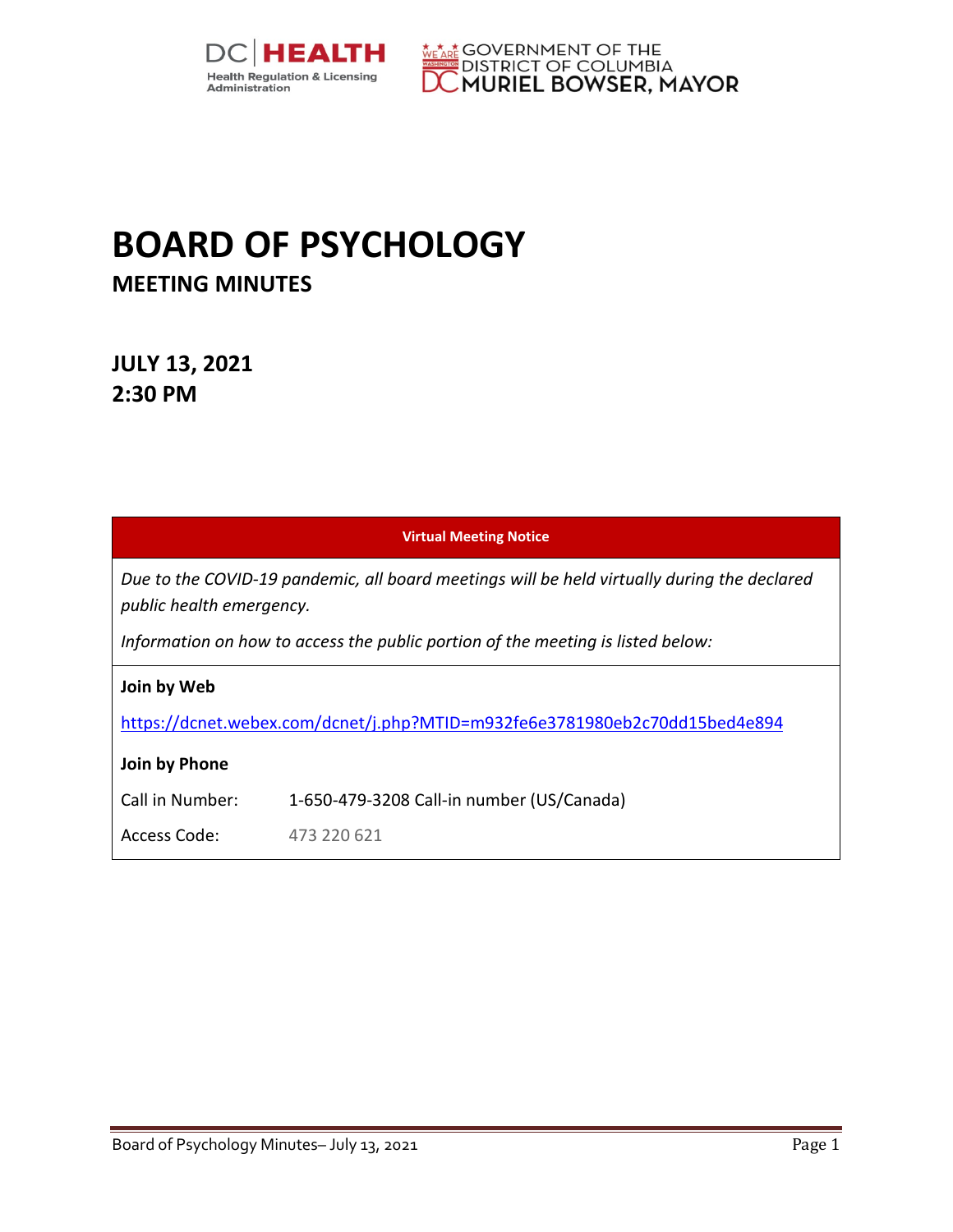



#### **OPEN SESSION MINUTES JULY 13, 2021**

#### **Call to Order: 2:56**

|            | <b>Roll Call:</b>                                                   |  |
|------------|---------------------------------------------------------------------|--|
|            | <b>Board Members:</b>                                               |  |
|            | Anthony Jimenez, PhD - Chairperson                                  |  |
|            | Eric Jones, PhD- Board Member                                       |  |
|            | L. Hamilton Ferguson, MSA- Board Member                             |  |
|            |                                                                     |  |
|            | Absent:                                                             |  |
|            | Joette James, PhD- Board Member                                     |  |
|            | Teresa Grant, PhD- Board Member                                     |  |
|            | <b>HRLA Staff</b>                                                   |  |
|            | Aisha Nixon, Executive Director                                     |  |
|            | Fatima Abby, Health Licensing Specialist                            |  |
|            | Tamika Wells, Health Licensing Specialist                           |  |
|            | Joanne Drozdoski, Board Attorney                                    |  |
|            | Gregory Scurlock, Supervisory Compliance Officer                    |  |
|            |                                                                     |  |
|            | <b>Public Visitor:</b>                                              |  |
|            | Jeremy Kozne, PhD, DCPA                                             |  |
| OS-0713-01 | <b>Approval of the Agenda</b>                                       |  |
|            |                                                                     |  |
|            | <b>Board Action:</b>                                                |  |
|            | Acceptance of the July 13, 2021 Open Session Agenda.                |  |
|            |                                                                     |  |
|            | <b>Motion:</b>                                                      |  |
|            | Motion made by Dr. Anthony Jimenez to accept the July 13, 2021      |  |
|            | Open Session Agenda. Seconded by Dr. Eric Jones.                    |  |
|            |                                                                     |  |
|            | Vote:                                                               |  |
|            | Dr. Anthony Jimenez, L. Hamilton Ferguson, and Dr. Eric Jones voted |  |
|            | in favor of the motion. The motion passed unanimously.              |  |
| OS-0713-02 | <b>BOARD/DEPARTMENT'S REPORT</b>                                    |  |
|            | <b>EXECUTIVE DIRECTOR'S REPORT</b>                                  |  |
|            | DC Health employees returned to the office on<br>$\circ$            |  |
|            | July 12, 2021. Staff are in the office three days                   |  |
|            | per week and are teleworking two days a week.                       |  |
|            | The new online application through Salesforce<br>$\circ$            |  |
|            | are live now. The department is no longer                           |  |
|            | accepting paper application as of June 14, 2021.                    |  |
|            | Board meeting will continue to be conducted<br>$\circ$              |  |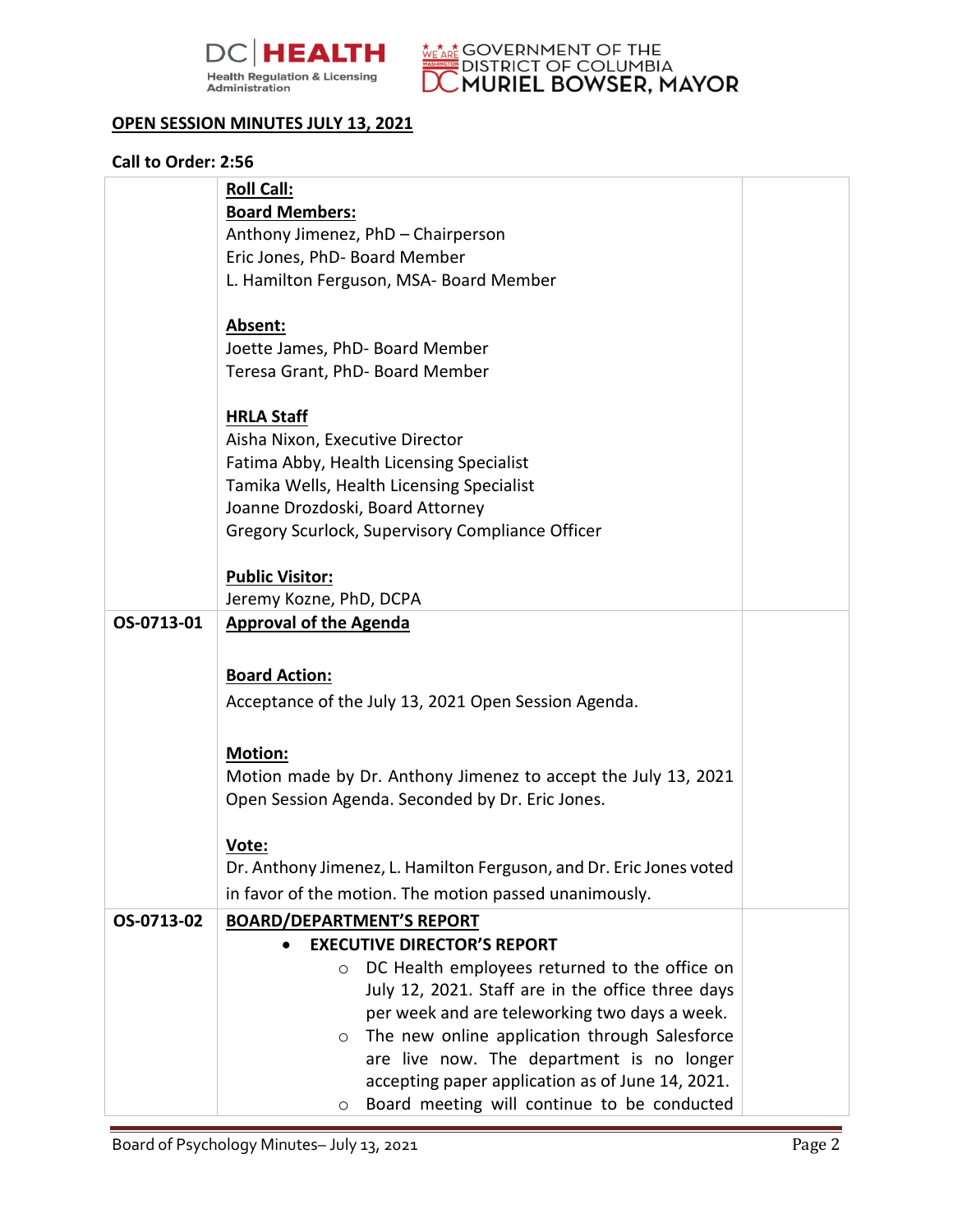

# **DISTRICT OF BOOK POINT PSYCHOLOGY**

|            | remotely. It may resume some in-person board<br>meeting in 2022.              |  |
|------------|-------------------------------------------------------------------------------|--|
|            | The new Executive Director (ED) position was<br>$\circ$                       |  |
|            | posted, and interviews were conducted last                                    |  |
|            | week. The new ED will possible be introduced in                               |  |
|            | September.                                                                    |  |
|            | Licensure Census: There are 1708 licensed<br>$\circ$                          |  |
|            | psychologists and psychology associates (1492                                 |  |
|            | psychologists and 216 psychology associates).                                 |  |
|            | The psychology and psychology associate                                       |  |
|            | $\circ$<br>renewals will start in October 2021.                               |  |
|            | Public Health Emergency will expire on July 25,                               |  |
|            | $\circ$<br>2021. Practitioners, who were qualified under                      |  |
|            |                                                                               |  |
|            | the waiver, will have 60 days grace period.<br><b>BOARD ATTORNEY'S REPORT</b> |  |
|            |                                                                               |  |
|            | There was no report from the Board's attorney.<br>$\circ$                     |  |
|            | However, Ms. Joanne Drozdoski introduced                                      |  |
|            | herself to the Board as the new Board Attorney.                               |  |
|            | <b>CHAIRPERSON'S REPORT</b>                                                   |  |
|            | Last year, ASPPB started to have quarterly<br>$\circ$                         |  |
|            | meetings with the board chairs from member                                    |  |
|            | jurisdictions. The next meeting Board Chair is                                |  |
|            | scheduled is on July 22, 2021. Dr. Jimenez will                               |  |
|            | provide an update from the Board Chair meeting                                |  |
|            | to the Board at the November 2021.                                            |  |
|            | Topics that would be discussed at the<br>ш                                    |  |
|            | ASPPB Board Chair meeting will include                                        |  |
|            | the public health emergency                                                   |  |
|            | requirement, telepsychology and tele-                                         |  |
|            | supervision and continuing education                                          |  |
|            | requirements.                                                                 |  |
|            | Dr. Jimenez requested if the Department could<br>$\circ$                      |  |
|            | add verbiage regarding the expiration of the                                  |  |
|            | public health emergency on the Board's                                        |  |
|            | website.                                                                      |  |
| OS-0713-03 | <b>Open Session Minutes</b>                                                   |  |
|            |                                                                               |  |
|            | <b>Board Action:</b>                                                          |  |
|            | Consideration of the Open Session minutes from May 11, 2021                   |  |
|            | meeting.                                                                      |  |
|            |                                                                               |  |
|            | Motion:                                                                       |  |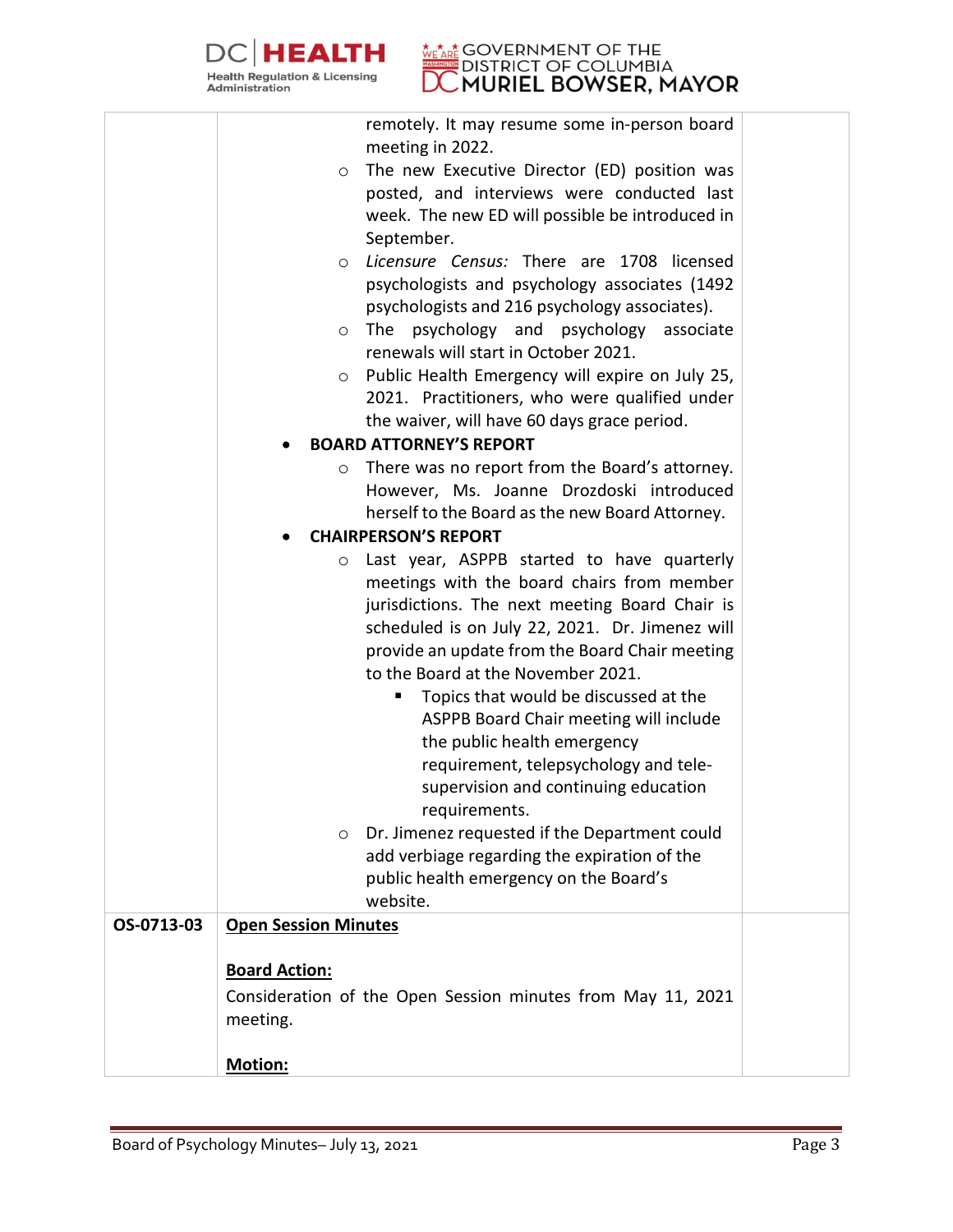



|            | Motion made by Dr. Eric Jones to accept the May 11, 2021 Open        |  |
|------------|----------------------------------------------------------------------|--|
|            | Session Minutes. Seconded by Dr. Anthony Jimenez.                    |  |
|            |                                                                      |  |
|            |                                                                      |  |
|            | Vote:                                                                |  |
|            | Dr. Anthony Jimenez, Dr. Eric Jones and Mr. L. Hamilton Ferguson     |  |
|            | voted in favor of the motion. The motion passed unanimously.         |  |
| OS-0713-04 | <b>Selection for Delegate of PSYPACT</b>                             |  |
|            |                                                                      |  |
|            |                                                                      |  |
|            | <b>Board Action:</b>                                                 |  |
|            | The Board is to review the letter and determine the appointed        |  |
|            | commissioner.                                                        |  |
|            |                                                                      |  |
|            |                                                                      |  |
|            | Background:                                                          |  |
|            | Ms. Janet Orwig, Executive Director for PSYPACT, submitted a         |  |
|            | letter regarding the appointment of the Commissioner for the         |  |
|            | District of Columbia to the PSYPACT Commission.                      |  |
|            |                                                                      |  |
|            |                                                                      |  |
|            | Motion:                                                              |  |
|            | Motion made by Dr. Anthony Jimenez to delegate the Executive         |  |
|            | Director as the appointed commissioner. Seconded by Mr. L.           |  |
|            |                                                                      |  |
|            | Hamilton Ferguson.                                                   |  |
|            |                                                                      |  |
|            | Vote:                                                                |  |
|            | Dr. Anthony Jimenez, Dr. Eric Jones and Mr. L. Hamilton Ferguson     |  |
|            | voted in favor of the motion. The motion passed unanimously.         |  |
| OS-0713-05 |                                                                      |  |
|            | <b>Consent Agenda:</b>                                               |  |
|            |                                                                      |  |
|            | <b>Board Action:</b>                                                 |  |
|            | Consideration of the applications approved for purposes of           |  |
|            | review and/or ratification of Board actions taken since the last     |  |
|            | Board meeting.                                                       |  |
|            |                                                                      |  |
|            |                                                                      |  |
|            | Background:                                                          |  |
|            | The Consent Agenda is a record of the decisions and/or actions       |  |
|            | taken by the Board or its staff since the last meeting of the Board. |  |
|            |                                                                      |  |
|            |                                                                      |  |
|            | <b>Motion:</b>                                                       |  |
|            | Motion made by Dr. Anthony Jimenez to accept the Open Consent        |  |
|            | Agenda. Seconded by Dr. Eric Jones.                                  |  |
|            |                                                                      |  |
|            | Vote:                                                                |  |
|            |                                                                      |  |
|            | Dr. Anthony Jimenez, Dr. Eric Jones and Mr. L. Hamilton Ferguson     |  |
|            | voted in favor of the motion. The motion passed unanimously.         |  |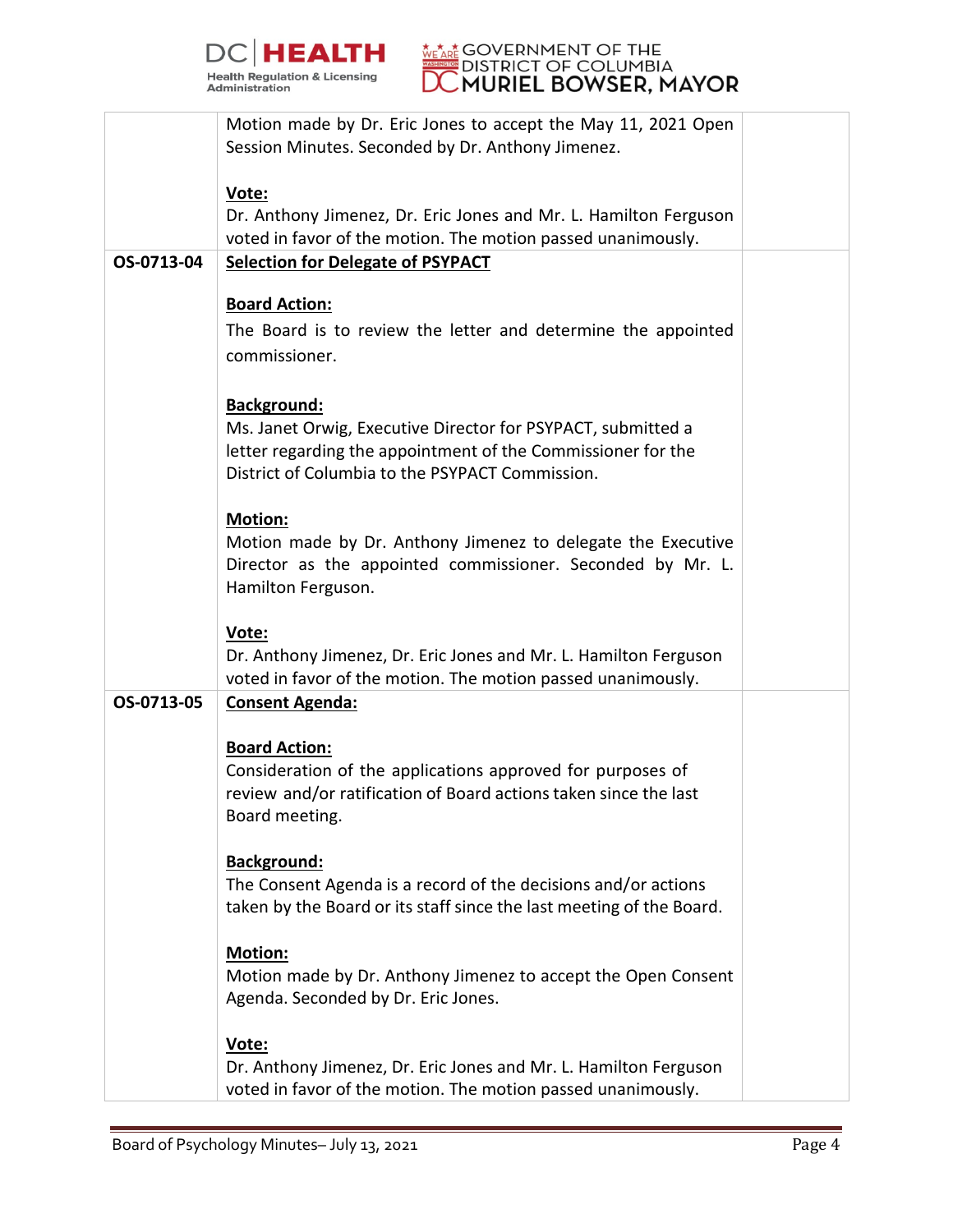



## **OS-0713-06 Reinstatement and Reactivation Continuing Education Requirements for Psychology Associate**

#### **Board Action:**

The Board is to determine whether to accept the new changes.

### **Background:**

In March 2021, the Board voted to accept the Mayor's Office's request and requested to create a cap of five years.

After the Board's March meeting, the Mayor's Office changed position and retracted its request for a cap. Since the Board only voted to adopt a cap due to the Mayor's Office's request, the Attorney along with Executive Director agreed that the cap was no longer necessary for the rulemaking and to continue as the Board originally intended (without the cap).

The psychology associate regulations were updated in 2019 to include the 10% of public health priorities. It appears that language regarding the amount of continuing education (CE) required per year the license was expired or inactive was accidently removed. The current continuing education requirements for reinstatement and reactivation does not specify the number CEs need based on the expiration of the license.

The Board wants the psychology associate and the psychology continuing education requirements be the same. The board voted to draft policy for reinstatement and reactivation CE requirements which should be the same standards as the psychology CE requirements. In addition, update the ethics requirements to 1.5 hours for both the psychology and psychology associate reactivation/reinstatement continuing education requirements.

# **Motion:**

Motion made by Dr. Eric Jones to keep the amended version with the CAP. Seconded by L. Hamilton Ferguson.

# **Vote:**

Dr. Anthony Jimenez, Dr. Eric Jones and Mr. L. Hamilton Ferguson voted in favor of the motion. The motion passed unanimously. **Public Comment Jeremy Kozne, PhD, DC Psychological Association (DCPA):**  Dr. Kozne shared information regarding the postgraduate licensure.